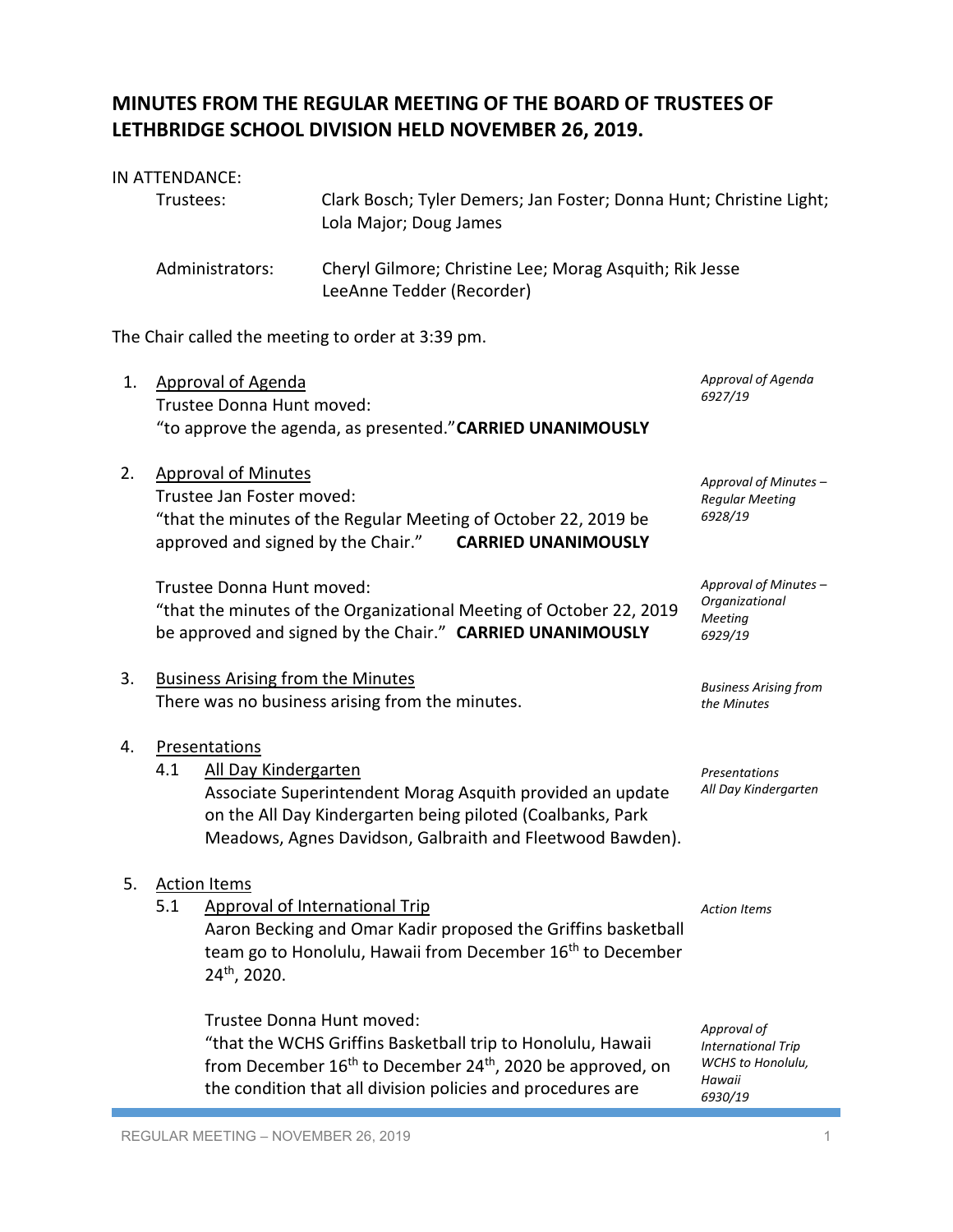strictly followed." **CARRIED UNANIMOUSLY** 5.2 Approval of International Trip Don Ponech proposed taking a group of Grade 7 and 8 band students to Magic Music Days 2021 in Anaheim California in April or May of 2021. Trustee Jan Foster moved: "that the Senator Joyce Fairbairn Middle School band trip to Magic Music Day 2021 in Anaheim, California in April or May of 2021 be approved, on the condition that all division policies and procedures are strictly followed." **CARRIED UNANIMOUSLY** 5.3 Sock It to 'Em Campaign The 17<sup>th</sup> annual Sock It To 'Em Campaign is a tradition in Lethbridge School Division by collecting new socks to be donated to local charities for Christmas. Trustee Doug James moved: "that the Board make a \$100 donation to the Sock It To 'Em Campaign." **CARRIED UNANIMOUSLY** 5.4 Policy Review Policies for review are: Policy 500.1 Student Rights and Responsibilities Policy 501.6 Resident Students Policy 903.1 School Closure Trustee Lola Major moved: "that the Board of Trustees approve Policy 500.1 Student Rights and Responsibilities, as amended." **CARRIED UNANIMOUSLY** Trustee Lola Major moved: "that the Board of Trustees approve Policy 501.6 Resident Students, as amended." **CARRIED UNANIMOUSLY** Trustee Lola Major moved: "that the Board of Trustees approve Policy 903.1 School Closure, as amended." **CARRIED UNANIMOUSLY** 5.5 Three Year Education Plan and 2018-19 Annual Education Results Report *Approval of International Trip SJFMS to Anaheim, California 6931/19 Sock It To 'Em Campaign 6932/19 Policy Review Policy 500.1 Student Rights and Responsibilities 6933/19 Policy 501.6 Resident Students 6934/19 Policy 903.1 School Closure 6935/19*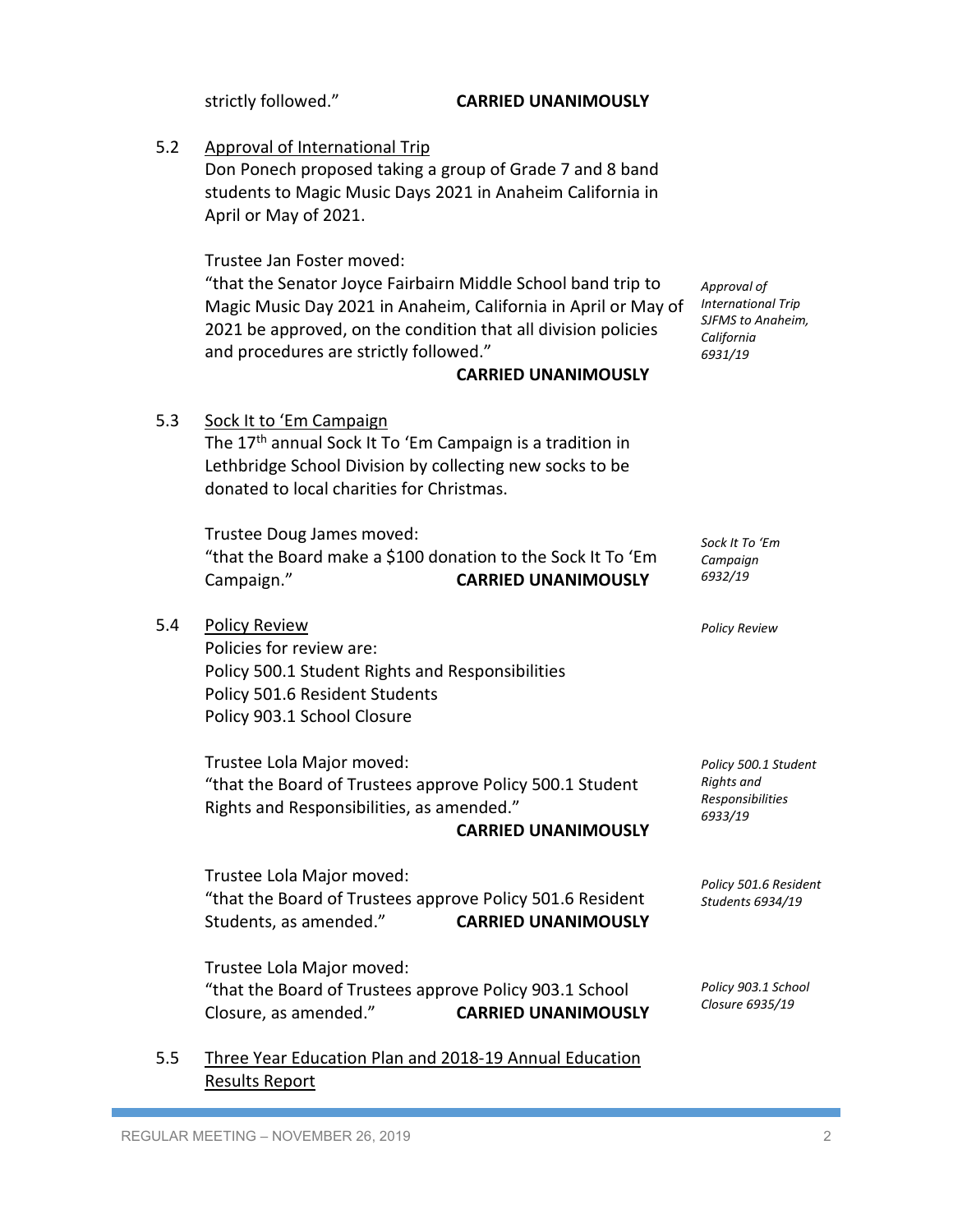|     | The Board reviewed the combined Three-Year Education Plan<br>and 2018-19 Annual Education Results Report.                                                                                                                                                                                                                                                                                                           |                                                                       |
|-----|---------------------------------------------------------------------------------------------------------------------------------------------------------------------------------------------------------------------------------------------------------------------------------------------------------------------------------------------------------------------------------------------------------------------|-----------------------------------------------------------------------|
|     | Trustee Doug James moved:<br>"that the Board of Trustees approve the combined Three-Year<br>Education Plan and 2018-19 Annual Education Results Report<br>as amended."<br><b>CARRIED UNANIMOUSLY</b>                                                                                                                                                                                                                | Combined 3YEP and<br><b>AERR</b><br>6936/19                           |
| 5.6 | 2018-19 Audited Financial Statements<br>School jurisdictions are required to submit an audited financial<br>report to Alberta Education. Will Zobel, Partner and Mina<br>Church, Senior Accountant from BDO Canada LLP spoke to the<br>audited financial statements.                                                                                                                                                |                                                                       |
|     | Trustee Donna Hunt moved:<br>"that the Board approve the Audited Financial Statements for<br>the 2018-19 fiscal year."<br><b>CARRIED UNANIMOUSLY</b>                                                                                                                                                                                                                                                                | Community<br>Engagement<br>Committee Terms of<br>Reference<br>6937/19 |
| 5.7 | 2019-20 Budget Update<br>Director of Finance Mark DeBoer reviewed the 2019-20 Budget<br>Update with the Board.                                                                                                                                                                                                                                                                                                      |                                                                       |
|     | Trustee Doug James moved:<br>"that the Board of Trustees approve the Budget Update for the<br>2019-20 fiscal year."<br><b>CARRIED UNANIMOUSLY</b>                                                                                                                                                                                                                                                                   | 2019-20 Budget<br>Update<br>6938/19                                   |
|     | Public Forum - Brooke Culley attended Lethbridge School Division and<br>never had to ride a school bus. He expressed his concern over recent<br>announcements from the City of Lethbridge. He hopes that the public can<br>help support the Division regarding transportation. This is a community<br>ومتحتر بتلول المسوامس امسم المربوب وتستريح ومواجئهما والمسار المسمون ويستلم وبالتجميع للمرسون للموالي والرومة | <b>Public Forum</b>                                                   |

issue that is not easily dismissed. Lethbridge is unique and school division participation in Team Lethbridge is important. It shows how our community operates. The transportation concern shows a lack of respect for governance. Our partnership should be celebrated.

5.8 City of Lethbridge Operational Review Recommendation Re: Transportation The City of Lethbridge shared their Operational Review

recommendation that they severe their partnership with the two school divisions in the delivery of school bus services.

Trustee Tyler Demers moved: "that the Board of Trustees and the Lethbridge School Division endeavor to engage the City of Lethbridge and Holy Spirit

*City of Lethbridge re: Transportation 6939/19*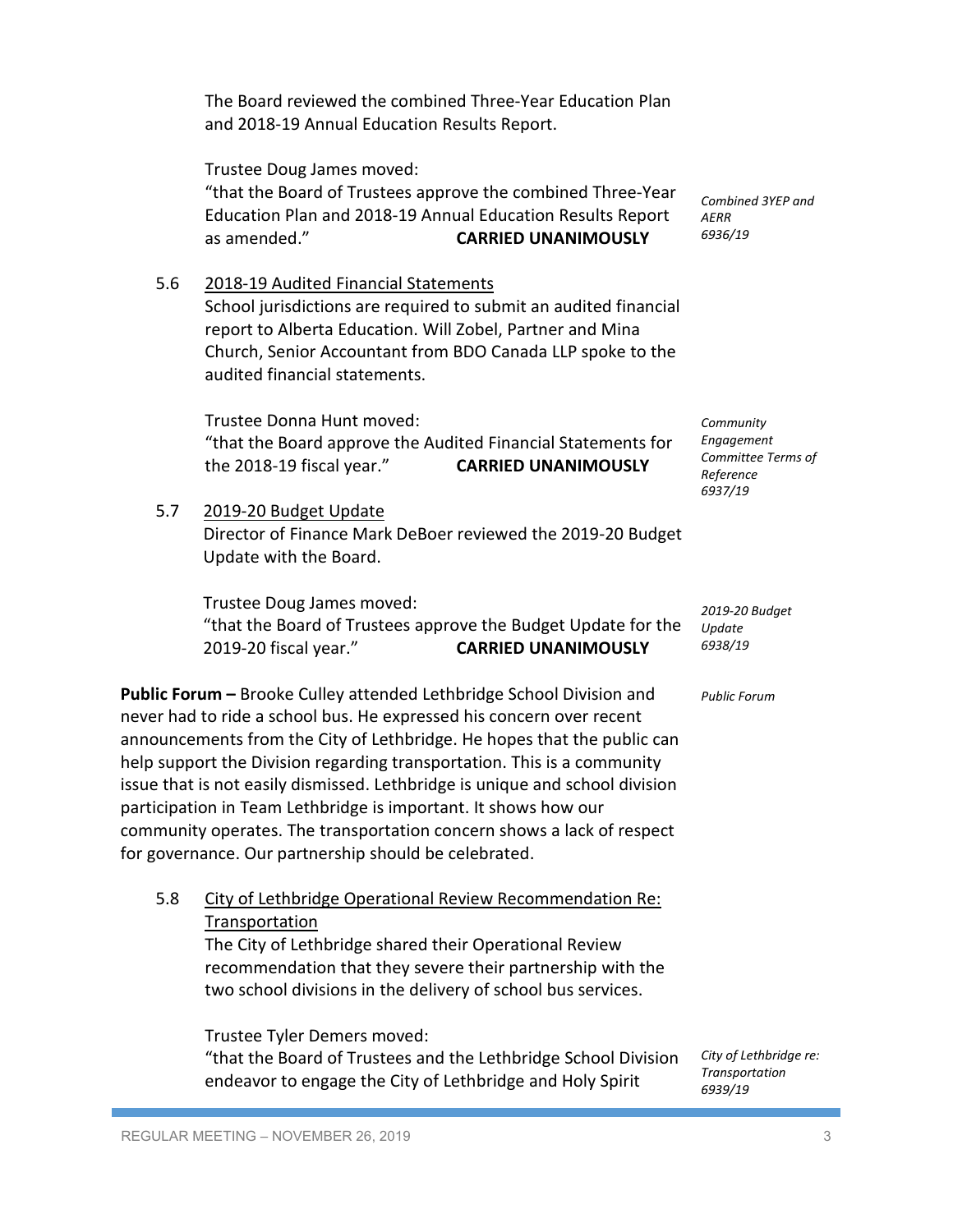|                                                                                          |                                                                                | School Division in conversations regarding the safe and<br>efficient transportation of students in conjunction with a<br>reasonable timeline to explore our partnership and<br>possibilities."<br><b>CARRIED UNANIMOUSLY</b>                                                                                                                                                                                                                                                                                       |                                                                   |
|------------------------------------------------------------------------------------------|--------------------------------------------------------------------------------|--------------------------------------------------------------------------------------------------------------------------------------------------------------------------------------------------------------------------------------------------------------------------------------------------------------------------------------------------------------------------------------------------------------------------------------------------------------------------------------------------------------------|-------------------------------------------------------------------|
| 6.                                                                                       | <b>Public Forum Response</b>                                                   | Public Forum response was included in the agenda.                                                                                                                                                                                                                                                                                                                                                                                                                                                                  | <b>Public Forum Response</b>                                      |
| 7.                                                                                       | <b>Division Highlights</b><br>$\bullet$<br>$\bullet$<br>$\bullet$<br>$\bullet$ | Christine attended Team Lethbridge, ASBA, Alberta Opera's<br>Sleeping Beauty hosted by elementary schools and Dr.<br>Carrington's presentation.<br>Donna attended Chinook awards ceremony, Team Lethbridge,<br>ASBA and Turkey Bingo.<br>Doug attended Administrators' banquet, Newsies musical, and<br>Park Meadows School Council.<br>Lola attended Newsies and WCHS awards night.<br>Clark spent time watching volleyball at a few schools, GS Lakie<br>dance performance, and WCHS Escape from Peligro Island. | <b>Division Highlights</b>                                        |
| 8.                                                                                       | Information Items<br>8.1 Board Chair Report                                    | 8.1.1 Breakfast with the Board<br>Breakfast with the Board will be held at G.S. Lakie on<br>Wednesday, December 4, 2019 at 8:00 am.                                                                                                                                                                                                                                                                                                                                                                                | Information Items<br>Breakfast with the<br>Board                  |
|                                                                                          | 8.2.1                                                                          | 8.2 Associate Superintendent Reports<br><b>Business Affairs</b><br>Associate Superintendent Christine Lee provided a<br>written Business Affairs report.                                                                                                                                                                                                                                                                                                                                                           | Associate<br>Superintendent<br>Reports<br><b>Business Affairs</b> |
|                                                                                          | 8.2.2                                                                          | <b>Human Resources</b><br>Associate Superintendent Rik Jesse provided a written<br>Human Resources report.                                                                                                                                                                                                                                                                                                                                                                                                         | Human Resources                                                   |
| Trustee Jan Foster moved:<br>"to extend the meeting beyond 6:00 pm." CARRIED UNANIMOUSLY |                                                                                | Meeting extension<br>6940/19                                                                                                                                                                                                                                                                                                                                                                                                                                                                                       |                                                                   |
|                                                                                          | 8.2.3                                                                          | <b>Instructional Services</b><br>Associate Superintendent Morag Asquith provided a<br>written Instructional Services report.                                                                                                                                                                                                                                                                                                                                                                                       | <b>Instructional Services</b>                                     |

8.3 Superintendent Reports

*Superintendent Report*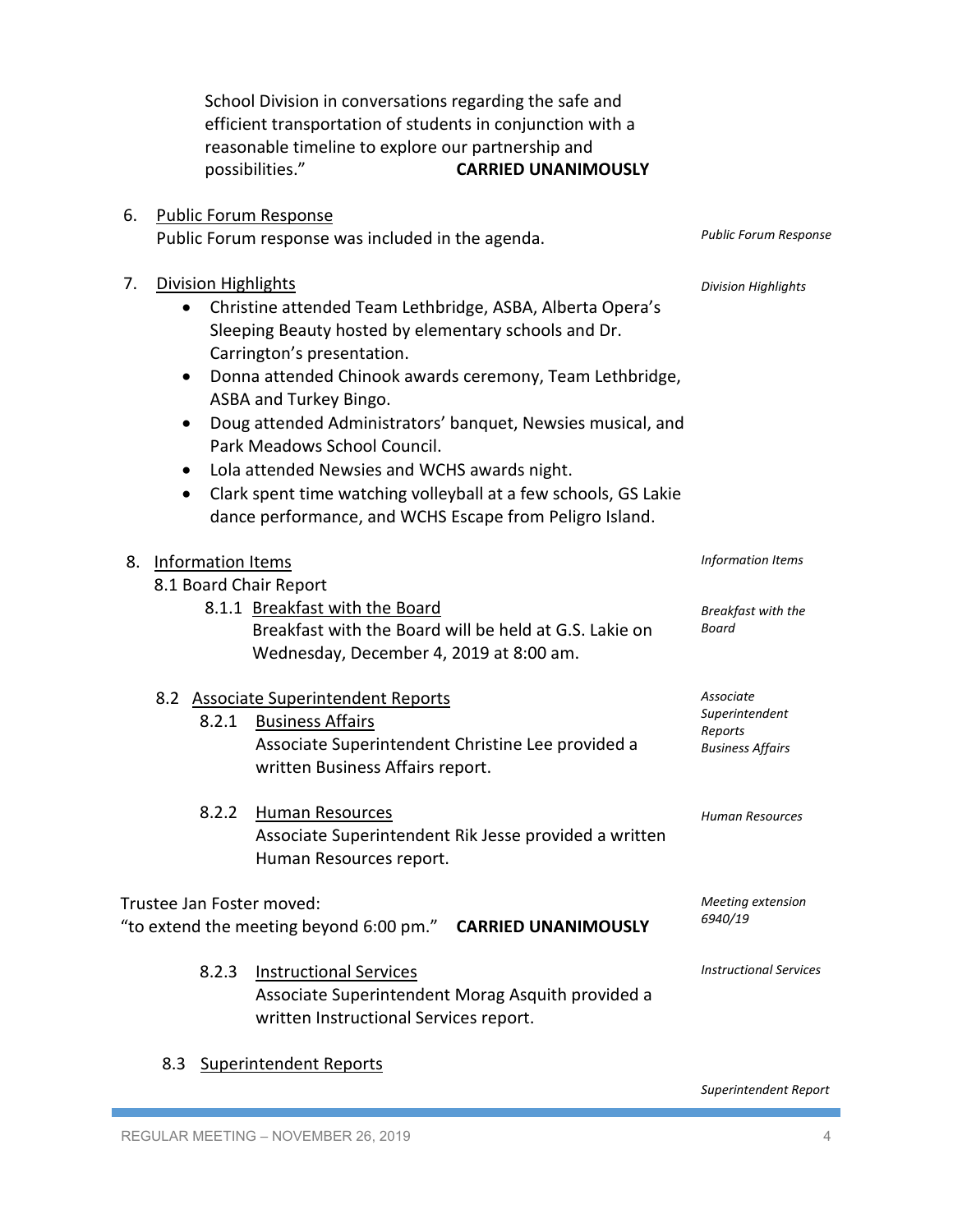|    | 8.3.1          | <b>Board Priorities</b><br>2019-20 Division Priorities report of actions was shared.                                                                                                                                       | <b>Board Priorities</b>                      |
|----|----------------|----------------------------------------------------------------------------------------------------------------------------------------------------------------------------------------------------------------------------|----------------------------------------------|
|    | 8.3.2          | <b>Acknowledgements of Excellence</b><br>Student and staff acknowledgements of excellence were<br>shared with the Board. Board members were<br>encouraged to congratulate the students and staff when<br>visiting schools. | Acknowledgements of<br>Excellence            |
|    | 8.3.3          | Christmas Season Schedule<br>The Christmas season schedule of school events was<br>shared.                                                                                                                                 | Christmas Season<br>Schedule                 |
|    | 8.3.4          | <b>Snacks with the Superintendents</b><br>Snacks with the Superintendents will be held at<br>Galbraith School on December 5, 2019 at 7:45 am.                                                                              | Snacks with the<br>Superintendents           |
|    | 8.3.5          | <b>Donations and Support</b><br>Panago Pizza donation to ATA Local 41 towards the<br>Division Nutrition Program in the amount of \$475.                                                                                    | <b>Donations and Support</b>                 |
|    | 8.3.6          | <b>Calendar of Events</b><br>The Calendar of Events was reviewed for the period<br>October 29 to November 26, 2019.<br>Committee of the Whole change to January 27, 2020.                                                  | Calendar of Events                           |
| 9. | Reports<br>9.1 | First Nations Métis and Inuit (FNMI) Advisory Committee<br>Trustee Doug James provided a written report from the<br>FNMI Advisory Committee meeting held October 29, 2019.                                                 | Reports<br><b>FNMI Advisory</b><br>Committee |
|    | 9.2            | Division Student Advisory Council<br>Trustee Doug James provided a written report from the<br>Division Student Advisory Council meeting held October<br>29, 2019.                                                          | Division Student<br><b>Advisory Council</b>  |
|    | 9.3            | <b>Division School Council</b><br>Trustee Lola Major provided a written report from the<br>Division School Council meeting held November 4, 2019.                                                                          | <b>Division School Council</b>               |
|    | 9.4            | <b>Facilities Committee</b><br>Trustee Doug James provided a written report from the<br>Facilities Committee meeting held November 5, 2019.                                                                                | <b>Facilities Committee</b>                  |